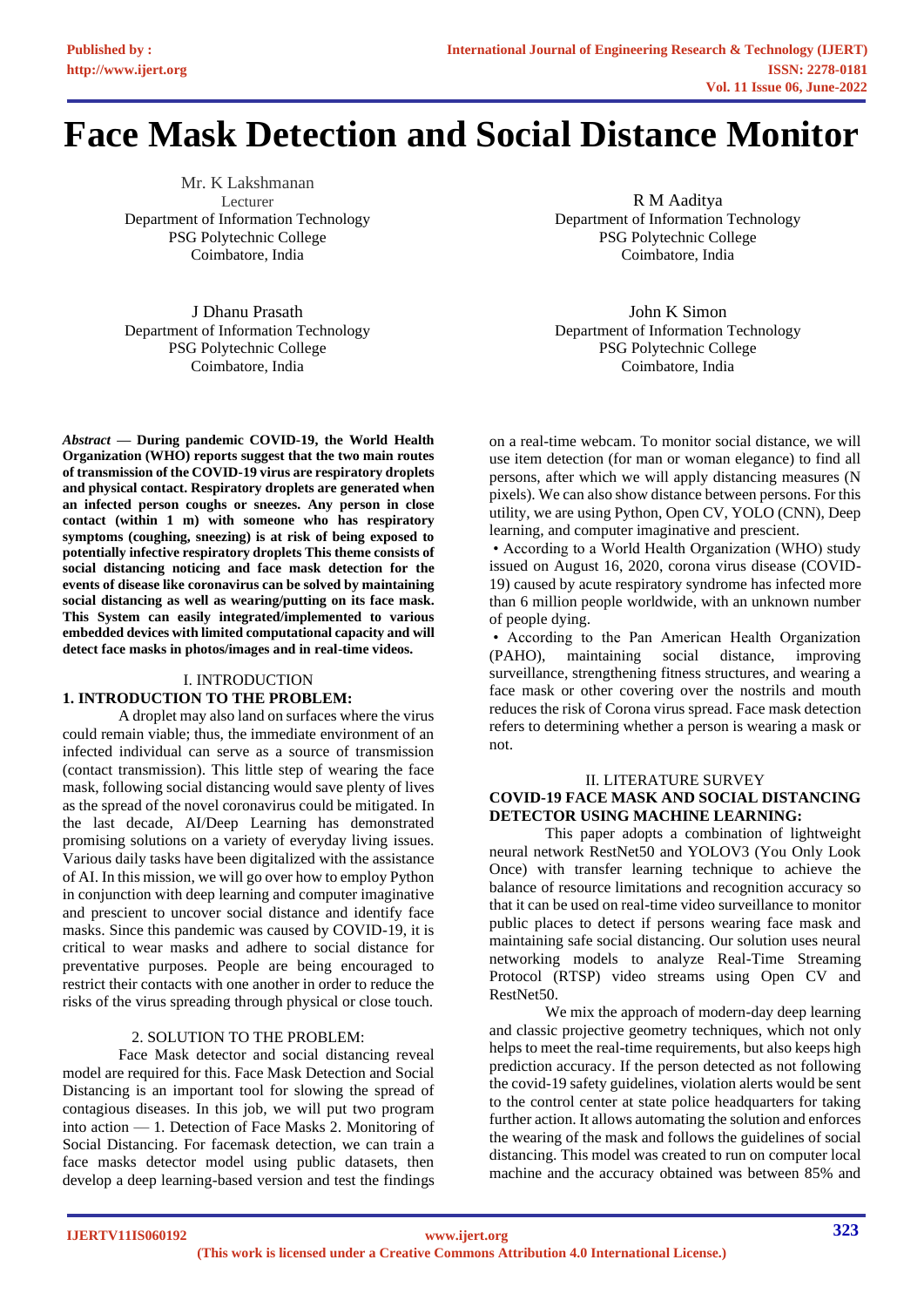95%. In recent years, object detection techniques using deep models are potentially more capable than shallow models in handling complex tasks and they have achieved spectacular progress in computer vision.

#### III. PROPOSED SYSTEM

• As a result, our newly suggested device first takes frequent photos of people's faces.

• Then, using a custom Python script, adds a face mask to them, resulting in the creation of a fictitious dataset that is saved in a database.

• In order to use facial landmarks to create a dataset of people wearing face masks, we must first start with a photo of someone who is not now wearing a face mask.

• Following that, we use face detection and facial landmarks to calculate the bounding container position of the face to the image and localize the eyes, nose, mouth, and so on.

• Following that, a picture of a mask is trained to be recognized by the system, so that the system can recognize and discriminate between a face with and without a mask.



- If it recognizes the masks, it offers an inexperienced green shade and a scarlet hue if no masks are present. Similarly, the detection model recognizes persons and provides bounding box information.
- Following human detection, the space between each detected centroid pair is estimated using the discovered bounding field and associated centroid facts. The usage of pixel to distance assumptions results in a set minimal social distance violation criterion. To examine, if the estimated distance is less than the violation threshold or not, the envisioned data is checked with the violation threshold.
- The bounding container's color is initially set to green; if the bounding container falls inside the violation set; its color is updated to red.
- Furthermore, the centroid tracking set of rules records the individual who breaches the detection and automatically sends an alarm message.

## IV. METHODOLOGY

#### **FACE MASK DETECTION:**

The machine makes use of a switch gaining knowledge of method to overall performance optimization with a deep gaining knowledge of set of rules and a pc

imaginative to reveal humans in public locations with a digital cam to discover humans with masks or no masks.



We are loading the Mobile Net V2 with pre-skilled ImageNet weights, leaving the community head off and building a logo new FC head, attaching it to the bottom as adverse to the antique head, and freezing the bottom layers of the community of the humans detected in video. If the gap among humans is much less than 2 meters, a pink bounding field is proven round them, indicating that they now no longer keep a social distance

The end result extracts someone masks and presents a bounding field. The machine video displays units' public locations constantly and whilst someone without a mask is detected, his or her face is captured and an alert is dispatched to the government with face photo and on the equal time the gap among people is measured in actual time.

## SOCIAL DISTANCE MONITOR:

The Proposed model uses ResNet50, which is a subclass of convolution neural network, and MobileNetV2 for the process of person detection using the framework of Tensor Flow. The key feature of this model is that it is able to detect multiple classes of objects at the same time. On the downside, this model will require more computations for more accurate results. The GPU acceleration is enabled which helps in performing faster computation compared to previous models. Various set of features such as eyes, nose, and mouth.



The model will take the video frame as the input and output a list of coordinates in a bounding box in a rectangular across each person detected in the frame. The rectangular bounding box is represented as [x-min, y-min, width, height]. Each person in the video frame will have a centroid for the resulting bounding box. By calculating the distance between two centroids, the model is going to calculate the distance between two people. The calculation of distance between two centroids is done using the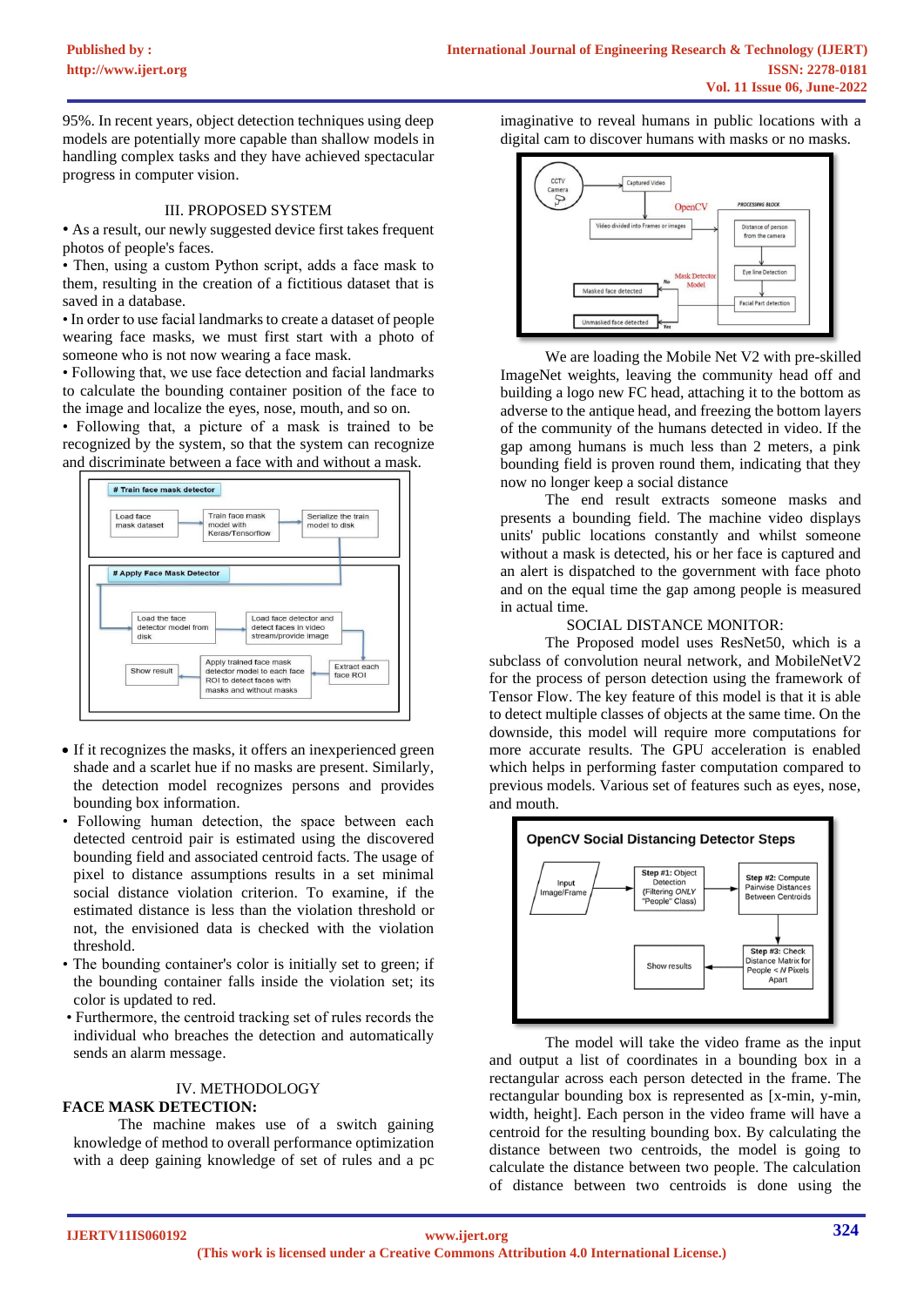Euclidean Distance formula. If the computed distance is less than 3 feet then the person is not maintaining social distance if the distance is 6 feet or greater than 6 feet then the person is maintaining a safe distance.

#### V. REQUIREMENTS

## **HARDWARE:**

# **1. GPU(GRAPHICS PROCESSOR (NVIDIA) MIN 2GB**)

GeForce is a brand of snap shots processing units (GPUs) designed by NVidia. As of the GeForce 30 series, there were seventeen iterations of the design. Most recently, the GeForce era has been brought into NVidia's line of embedded utility processors, designed for digital handhelds and cell handsets.

# **2. CAMERA(CCTV/ WEBCAM/ MOBILE CAMERA)**

The maximum vital hardware of our version is the digital cam. Customers can use any kind of digital cam he/she needs a good way to make certain their safety.

#### **3. STORAGE DISK SSD(MIN 400MB/S READ SPEED**)

SSD adoption started in excessive-overall performance era regions and in enthusiasts' PCs, wherein the drives' extraordinarily low get entry to instances and excessive throughput justified the better price. But they have got on the grounds that grow to be a frequent option -- or maybe the default choice -- in lower-price mainstream laptops and PCs

## **SOFTWARE:**

## **1. PYTHON:**

Python is an interpreted high-level general-purpose programming language. Its design philosophy emphasizes code readability with its use of significant indentation. Python is dynamically typed and garbage-collected. It supports multiple programming paradigms, including structured (particularly, procedural), object-oriented and functional programming.

# **2. PYCHARM:**

PyCharm is an integrated development environment (IDE) used in computer programming, specifically for the Python programming language. It provides code analysis, a graphical debugger, an integrated unit tester, integration with version control systems (VCSes), and supports web development.

## VI. EXPERIMENTAL RESULTS

The gadget is a deep getting to know answer that makes use of OpenCV and Tensor Flow, to teach the version. We integrate the deep getting to know YOLOv3 module with the SSD framework for a quick and green deep getting to know answer for actual-time human detection in video streams and use a triangular similarity method to degree distance among individuals detected by means of digital cam in actual time in public locations and accommodates custom designed facts series to remedy a face masks detection version with variance with inside the kinds

of face mask worn by means of the general public in actual time by a switch of getting to know to a pre-skilled SSD face detector.

In the proposed gadget, 3 steps are followed, such as:

- 1) Model improvement and training
- 2) Model testing
- 3) Model implementation

## **A] MODEL IMPROVEMENT AND TRAINING :**

Our framework uses the transfer gaining knowledge of method and will fine-track the MobileNetV2 model, which may be a highly inexperienced shape that can be done to facet devices with constrained computing power, at the side of raspberry pi4 to encounter people in real time. We used 80% of our popular custom statistics set to train our model with a single shot detector, which takes handiest one shot to encounter a couple of devices that are determined in an picture graph the usage of multi box. The custom statistics set is loaded into the challenge list and the set of regulations is knowledgeable at the concept of the labeled images. We moreover use the YOLOv3 model for calculating the distance amongst humans. It creates a frame and devices and the usage of ok method it finds the distance the various devices.

#### **B] MODEL TESTING:**

The gadget operates in an automated way and permits automatically perform the social distance inspection process. Once the model is knowledgeable with the custom facts set and the preknowledgeable weights given, we check the accuracy of the model on the test dataset with the useful resource of the usage of showing the bounding box with the decision of the tag and the self-notion score at the top of the box. The proposed model first detects all oldsters within side the style of cameras and indicates a green bounding box spherical certainly anybody who's a protracted manner from each exceptional after that model conducts a test on the identification of social distances maintained in a public place, if oldsters breaching social distance norms bounding box satiation changes to red for those oldsters and simultaneously face mask detection is finished with the useful resource of the usage of showing bounding boxes on the identified oldsters face with mask or non-mask labeled and moreover self-notion scores. If the mask is not visible within side the faces, and if the social distance is not preserved, the gadget generates a warning and sends an alert to monitoring authorities with a face image. The gadget detects the social distancing and masks with a precision score of 91.7% .The machine makes use of raspberry pi4 with a digital cam to routinely music public areas in realtime to save you the unfold of Covid-19.

#### **C] MODEL IMPLEMENTATION:**

The machine makes use of raspberry pi4 with a digital digicam to routinely music public areas in real-time to save you the unfold of Covid-19. The skilled version with the custom facts set is set up withinside the raspberry pi4, and the digital digicam is hooked up to it .The digital digicam feeds real-time motion pictures of public locations to the version withinside , which constantly checks video